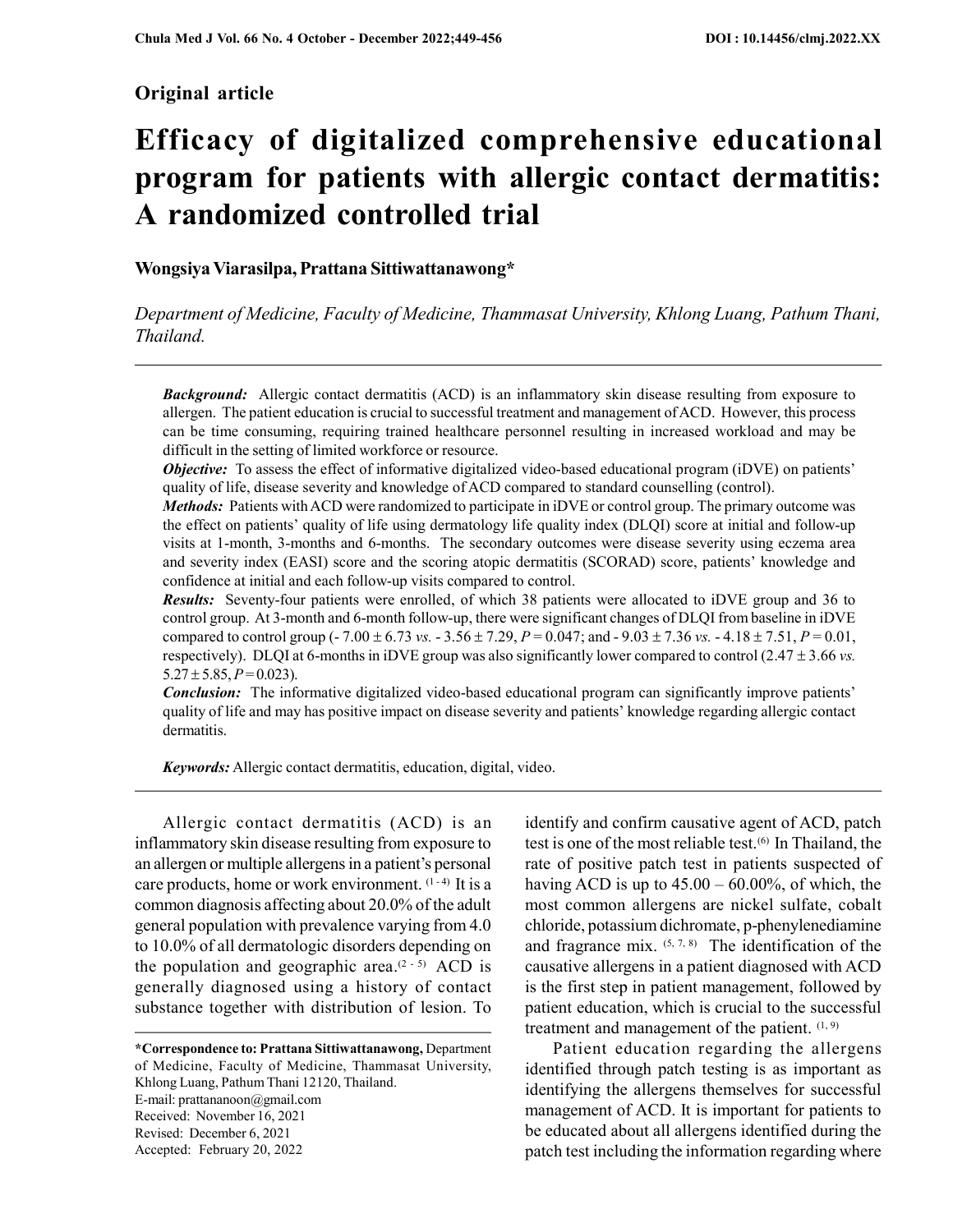or which products the allergens can be found, relevant synonyms that might be used and how to properly avoid the allergens. Simply providing a patient with the names of any identified allergens may not be sufficient for them to effectively avoid the allergens. Thus, time must be taken for detailed patient education or it is unlikely that the ACD will improve even after identifying the allergens.<sup>(1)</sup> Educating patients about all information regarding all their causative substances is necessary; however, this process can be time consuming especially in case of patients with multiple allergic substances. It also requires trained healthcare personnel or dermatologists themselves to properly educate the patients resulting in increased workload and may be difficult in the setting of centers or hospitals with limited workforce or resource.

Thus, the comprehensive educational program using digitalized, informative, simplified and localized material regarding the allergens may provide solution to these aforementioned limitations. The objective of our study was to assess the effect of our informative digitalized video-based educational programme (iDVE) on patients' quality of life, disease severity and knowledge of ACD.

## Materials and methods

This randomized controlled trial recruited patients diagnosed with ACD confirmed by patch test at dermatologic center at Thammasat University Hospital from July 2019 to July 2020. The primary outcome was assessment of the effect of the iDVE on patients' quality of life using dermatologic life quality index (DLQI) score at initial and follow-up visits at 1-month, 3-months and 6-months compared to standard counselling (control). The secondary outcome measure were: 1) the effect on disease severity using eczema area and severity index (EASI) score and the scoring of atopic dermatitis (SCORAD) score; and 2) the impact on patients' knowledge using score (% correct) of multiple-choice (MCQ) and patients' confidence using self-gauging visual analogue scale (VAS) at initial and each follow-up visits compared to control.

Patients in both groups were assessed of their knowledge regarding the substances they were allergic to using score (% correct) of MCQ. Each individual patient's MCQ consisted of 5 questions regarding general knowledge for allergic contact dermatitis plus 5 additional questions regarding knowledge of individual allergens for each substances patient allergic to. For example, if patient A was allergic to substance 1 and substance 2, his MCQ would consisted of total 15 questions including 5 questions regarding general knowledge for allergic contact dermatitis plus 5 questions regarding substance 1 plus 5 questions regarding substance 2. The number of questions patient answered correctly would then be divided by total number of questions in MCQ for each individual patient to calculate % corrected of MCQ score.

Patients' confidences in both groups were assessed using self-gauging VAS. At initial and each follow-up visits, patients were asked to gauge their confidence of their chance of being able to totally avoid the substances they were allergic to with score from 0 to 100 using VAS. 100 mean that they thought they would be able to 100.00% avoid the substance whereas, 0 would mean that they thought it is impossible for them to be able to avoid the substance.

The study has been approved by our local ethics committee, and was conducted according to the good clinical practice guideline, as well as the Declaration of Helsinki.

#### Randomization and allocation

After diagnosis of ACD and identification of causative allergens, patients were randomly allocated 1:1 to iDVE group or control group. Allocation was done using opaque, sealed, sequentially numbered envelopes ordered using random-block of 4 per mutation to equally allocate patients to each group. This study is single-blinded randomized controlled trial. The allocation was revealed to the patients and study coordinator, but dermatologists evaluating and treating the patient were not informed of the allocation. In each group, the patients were informed of the diagnosis and causative allergens, then assessed for initial DLQI, EASI, SCORAD and underwent pre-test MCQ evaluating baseline knowledge and confidence of avoiding the allergens.

## Intervention and control

After the initial pre-test, patients in control group were given information regarding their causative allergens by the physicians and provided with paper brochure with text information regarding the allergens. The text in the brochure contained information of where the allergens can be found, relevant synonyms that might be used and how to avoid the allergens as aide-memoire.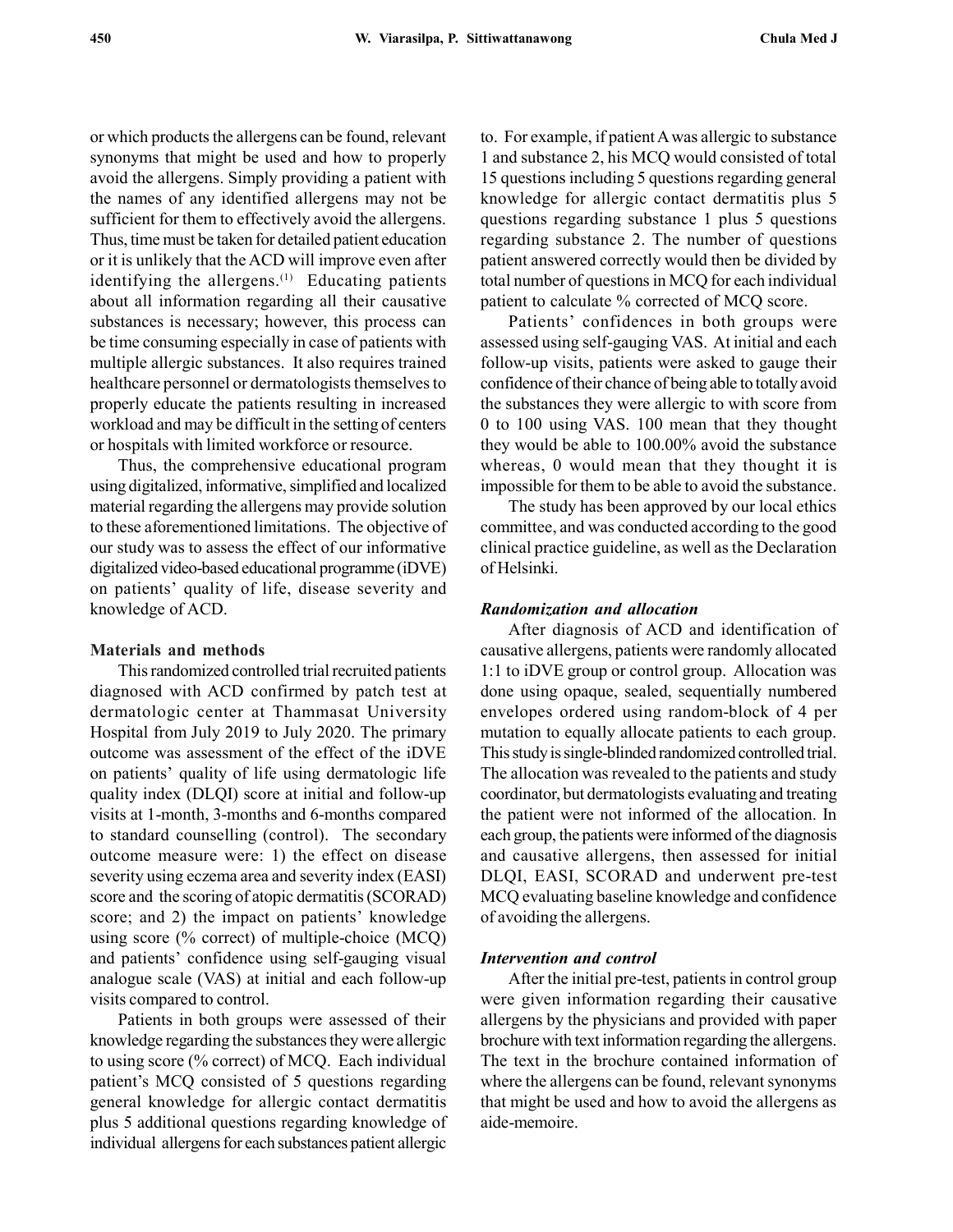In iDVE group, patients were assigned to the room with monitor presenting the short videos providing information regarding the causative allergens. The videos contained self-running presentations using Microsoft PowerPoint program with audio narration, of which the duration of each videos varying from about 2 to less than 5 minutes containing about 5 to less than 10 slides for each allergens. The presentations consisted of simplified localized text in Thai language with audio narration regarding information of where the allergens can be found, relevant synonyms that might be used and how to avoid the allergens with pictures of examples of common products containing the substances and illustration of the method to avoid the allergens. After watching all the video presentations of their causative allergens, the patients were then provided the digitalized brochure file depending on their preference in Portable Document Format (.pdf) or Joint Photographic Experts Group (.jpeg) of the slide presentations of their allergic substances as aide-memoire. The context of content in presentations in iDVE group was the same as in control group but differed in the method of content presentation and illustration, of which in iDVE group, the information was conveyed to the patients using video presentations with multiple media modalities, including text, pictures and audio narration compared to brochure paper with text in control group.

Patients in both groups were asked to repeat MCQ, post-test, to evaluate knowledge and confidence after counselling process. The patients were then followed-up at 1-, 3- and 6-months. In each visit, the patients were assessed for DLQI, EASI, SCORAD and underwent MCQ evaluating retaining knowledge and gauged their confidence of avoiding the allergens using VAS.

## Statistical analysis

The sample size estimation was performed before study initiation taking in to account expected 10.0% drop out rate for each groups, resulting in 36 participants required for each groups. The outcomes of both groups were analysed using the intention-totreat analysis (ITT). Comparison between mean DLQI, EASI, SCORAD, score (% correct) on MCQ and VAS of both groups were analysed by student's  $t$  - test. Chi-squared and Fisher's exact was used to compare the demographic characteristics. Statistically significance was defined as the  $P < 0.05$ .

#### Results

All patients with confirmed diagnosis of ACD were recruited between July 2019 and July 2020. Seventy-four patients were enrolled, of which 38 patients were allocated to iDVE group and 36 to control group. Mean age of the patients was  $39.00 \pm$ 13.00 years and majority of patients was female, consisting around 68.90% of all patients. The most common allergens were nickel, fragrance mix, carba mix, p-phenylenediamine and cobalt. The mean baseline DLQI was  $10.64 \pm 7.22$ , while mean baseline EASI and SCORAD were 6.25  $\pm$  7.46 and 49.86  $\pm$ 17.68, respectively. Patients' initial knowledge regarding allergen using pre-test was  $75.40\% \pm 21.93$ , whereas confidence at the beginning of the study measured as VAS was  $28.20\% \pm 30.14$ . There was no difference in baseline characteristics between patients in iDVE and control group. Two patients in iDVE group and one patient in control group lost follow-up at 1-month follow-up and there were additional two patients in iDVE group and one patient in control group drop out at 3-month follow-up, total as 10.50% in iDVE and 5.50% in control group. There was no drop out at 6-month follow-up in both groups. The major cause of most patients drop out (3 in iDVE, and 2 in control group) was due to disruption of transportation due to emerging viral outbreak Table 1.

#### DLQI (dermatologic life quality index) score

As shown in Table 2, the baseline, 1-month, 3-month DLQI were not statistically different between patients in iDVE and control group  $(12.03 \pm 7.90 \text{ vs. } 9.17 \pm 6.21, P = 0.087; 8.97 \pm 14.01)$ vs.  $6.26 \pm 5.70$ ,  $P = 0.291$ ;  $4.50 \pm 5.36$  vs.  $5.65 \pm 1.5$ 5.49,  $P = 0.386$ , respectively). However, at 3-months and 6-months, there were significant changes of DLQI from baseline in iDVE compared to control group (- 7.00  $\pm$  6.73 *vs.* - 3.56  $\pm$  7.29, *P* = 0.047; and  $-9.03 \pm 7.36$  vs.  $-4.18 \pm 7.51$ ,  $P = 0.010$ , respectively). Furthermore, DLQI at 6-month in iDVE group was also significantly lower compared to control,  $2.47 \pm 3.66$  vs.  $5.27 \pm 5.85$ ,  $P = 0.023$ .

# EASI (Eczema area and severity index) score and SCORAD (the scoring of atopic dermatitis) score

Patients in iDVE group had significantly lower EASI at 1-month and 6-month compared to control  $(0.49 \pm 0.79 \text{ vs. } 1.39 \pm 2.02, P = 0.017; \text{ and } 0.11 \pm 0.017)$ 0.39 vs.  $0.69 \pm 1.37$ ,  $P = 0.024$ , respectively).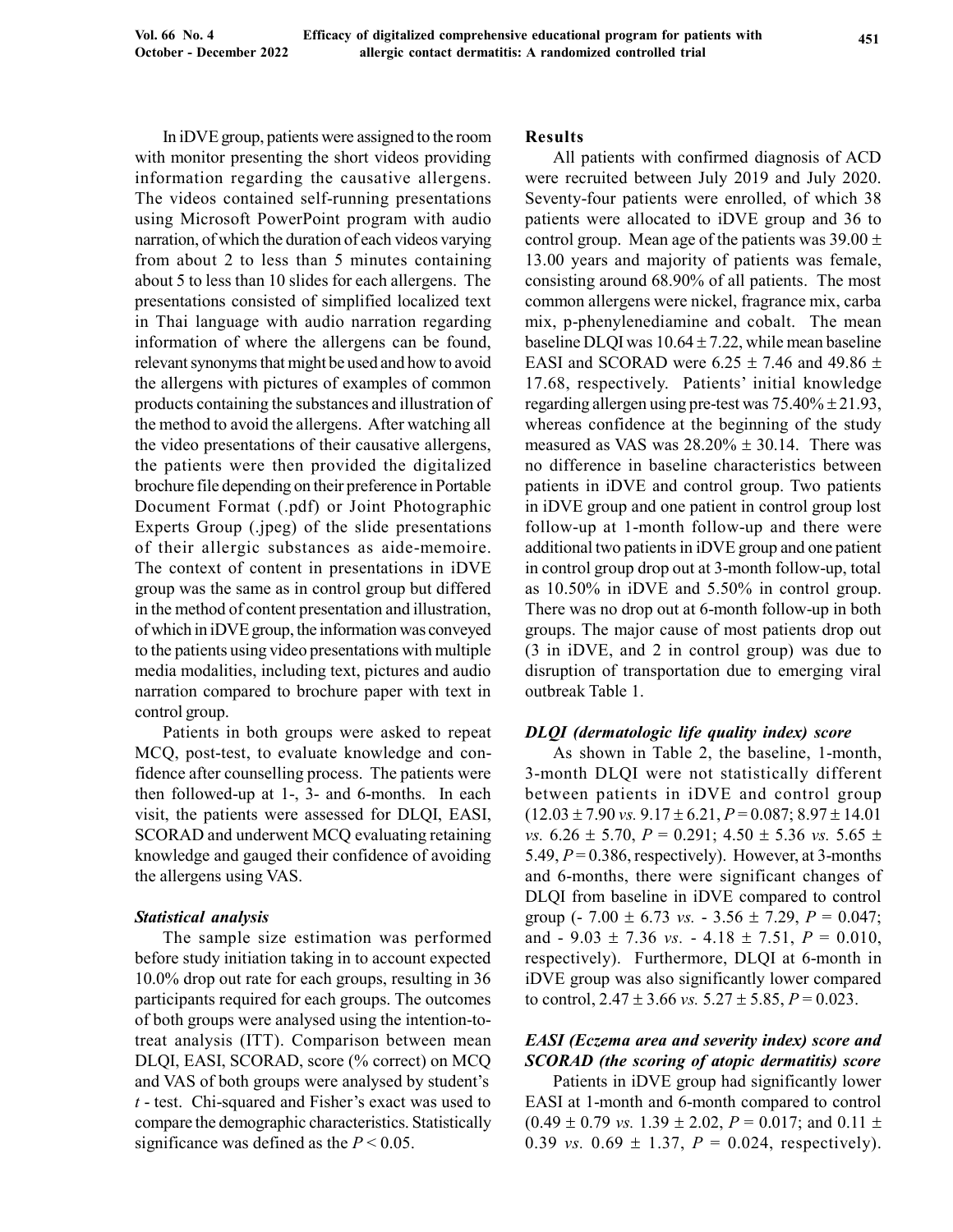However, there was no difference in EASI between iDVE and control group at baseline and 3-months follow-up (Table 2).

Regarding to SCORAD, there was no difference between both groups at baseline, 1-month and 3 month follow-up. However, at 6-month, the mean SCORAD of patients in iDVE group was significantly lower with significant change of SCORAD from baseline compared with control group  $(3.07 \pm 10.20)$ vs.  $11.28 \pm 18.47$ ,  $P = 0.029$ ; and  $-48.21 \pm 19.48$  vs.  $-36.90 \pm 22.88$ ,  $P = 0.033$ , respectively) (Table 2).

### Patient knowledge and confidence

Table 3 shows that patients in iDVE had no significant difference in pre-test, post-test and 1-month MCQ score compared to control. The score was

Table 1. Baseline characteristics of patients.

significantly higher in iDVE group than control at 3-month follow-up, but there was no difference between both groups at 6-month (96.21  $\pm$  7.09 *vs*. 90.35  $\pm$  15.28,  $P = 0.048$ ; and 95.65  $\pm$  8.21 *vs*.  $90.55 \pm 16.74, P = 0.122$ , respectively).

There was no significant difference in patients' confidence measured by VAS between both groups at baseline. However, patients' confidences were significantly higher in iDVE compared to control group immediately after intervention, at 1-month, 3-months and 6-months follow-up (84.74  $\pm$  13.75 *vs.* 73.19  $\pm$ 20.95,  $P = 0.007$ ;  $87.50 \pm 12.56$  vs.  $75.23 \pm 23.36$ ,  $P = 0.008$ ; 91.62 ± 9.90 vs. 71.26 ± 22.19,  $P < 0.001$ ,  $96.47 \pm 6.46$  vs.  $71.67 \pm 21.24$ ,  $P < 0.001$ , respectively) (Table 3).

| <b>Characteristics</b>                    | iDVE group<br>$(n=38)$ | Control group<br>$(n=36)$ | $P$ -value |
|-------------------------------------------|------------------------|---------------------------|------------|
| Age, mean $\pm$ SD                        | $37.00 \pm 13.00$      | $40.00 \pm 14.00$         | 0.431      |
| Gender, n (%)                             |                        |                           | 1.00       |
| Male                                      | 12(31.60)              | 11(30.60)                 |            |
| Female                                    | 26(68.40)              | 25(69.40)                 |            |
| Baseline DLQI, mean ± SD                  | $12.03 \pm 7.90$       | $9.17 \pm 6.21$           | 0.087      |
| Baseline EASI, mean ± SD                  | $5.87 \pm 5.93$        | $6.65 \pm 8.87$           | 0.657      |
| Baseline SCORAD, mean ± SD                | $51.99 \pm 18.63$      | $47.61 \pm 16.58$         | 0.289      |
| Pre-test, mean $\pm$ SD                   | $75.33 \pm 19.88$      | $75.56 \pm 24.20$         | 0.966      |
| Baseline confidence, mean $\pm$ SD        | $22.37 \pm 27.65$      | $34.44 \pm 31.78$         | 0.085      |
| Most commonly identified allergens, n (%) |                        |                           |            |
| <b>Nickel</b>                             | 20(52.60)              | 16(44.40)                 | 0.497      |
| Fragrance mix I                           | 8(21.10)               | 5(13.90)                  | 0.545      |
| Carba mix                                 | 6(15.80)               | 6(16.70)                  | 1.000      |
| P-Phenylenediamine                        | 6(15.80)               | 5(13.90)                  | 1.000      |
| Cobalt                                    | 5(13.20)               | 9(25.00)                  | 0.242      |
| Fragrance mix II                          | 5(13.20)               | 3(8.30)                   | 0.712      |
| Formaldehyde                              | 5(13.20)               | 2(5.60)                   | 0.431      |
| Colophonium                               | 5(13.20)               | 2(5.60)                   | 0.431      |
| Methylisothiazolinone                     | 3(7.90)                | 3(8.30)                   | 1.00       |
| 4-tert-Butylphenolformaldehyde resin      | 3(7.90)                | 3(8.30)                   | 1.00       |
| Peru balsum                               | 3(7.90)                | 2(5.60)                   | 1.00       |
| Methylisothiazolinone +                   | 2(5.30)                | 3(8.30)                   | 0.67       |
| Methylchloroisothiazolinone               |                        |                           |            |
| Methyldibromo glutaronitrile              | 2(5.30)                | 3(8.30)                   | 0.67       |
| Potassium dichromate                      | 2(5.30)                | 3(8.30)                   | 0.67       |
| Benzocaine                                | 2(5.30)                | 1(2.80)                   | 1.00       |

DLQI, dermatology life quality index ; EASI, eczema area and severity index; SCORAD, the scoring atopic dermatitis; SD, standard deviation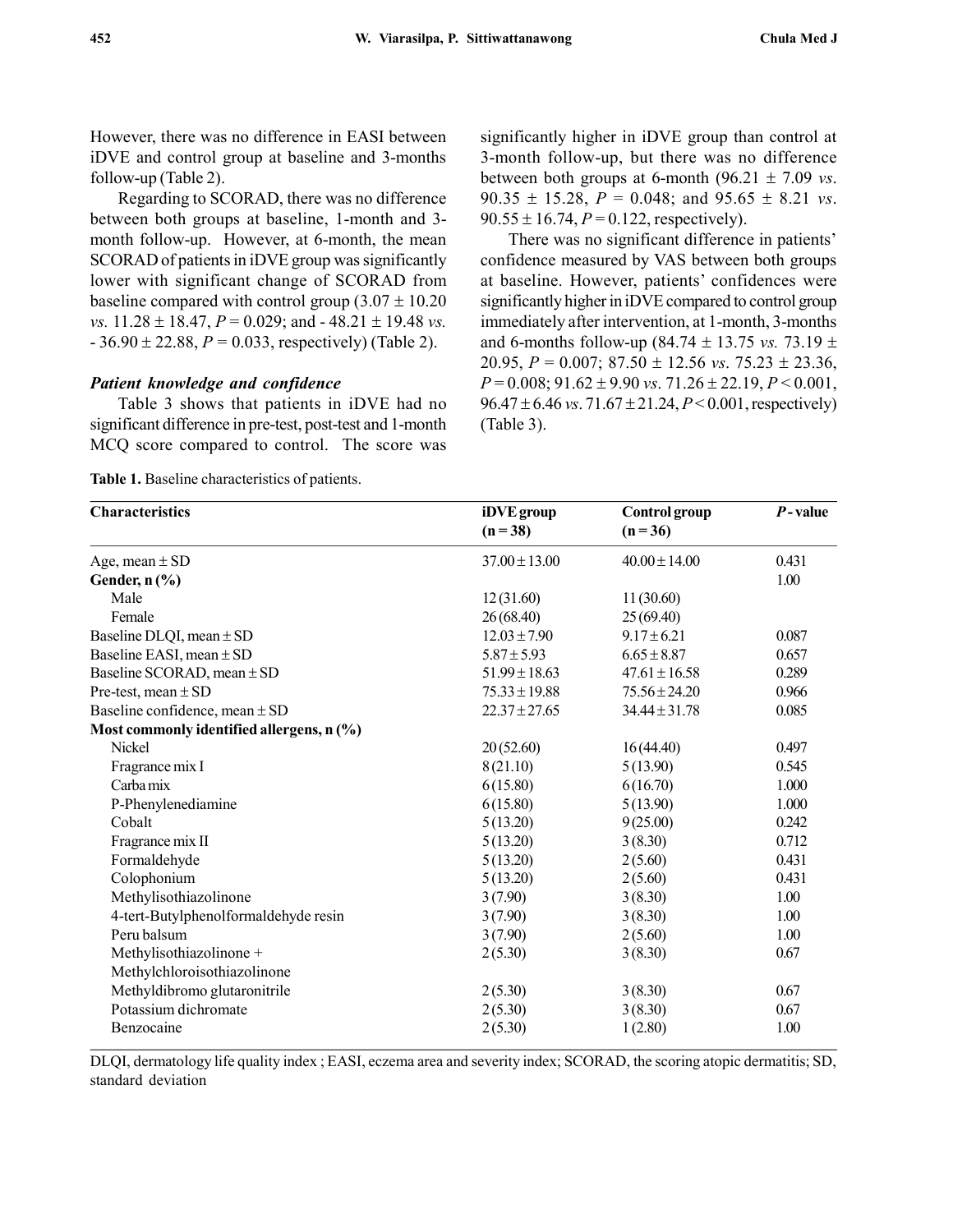| <b>Outcomes assessment</b> | iDVE group         | Control group      | $P$ -value |
|----------------------------|--------------------|--------------------|------------|
|                            | $(n=38)$           | $(n=36)$           |            |
| $DLQI, mean \pm SD$        |                    |                    |            |
| Baseline                   | $12.03 \pm 7.90$   | $9.17 \pm 6.21$    | 0.087      |
| 1 month                    | $8.97 \pm 14.01$   | $6.26 \pm 5.70$    | 0.291      |
| $\triangle$ 1M             | $-2.69 \pm 15.19$  | $-2.91 \pm 7.34$   | 0.291      |
| 3 months                   | $4.50 \pm 5.36$    | $5.65 \pm 5.49$    | 0.386      |
| $\triangle 3M$             | $-7.00 \pm 6.73$   | $-3.56 \pm 7.29$   | 0.047      |
| 6 months                   | $2.47 \pm 3.66$    | $5.27 \pm 5.85$    | 0.023      |
| $\Delta 6M$                | $-9.03 \pm 7.36$   | $-4.18 \pm 7.51$   | 0.01       |
| EASI, mean $\pm$ SD        |                    |                    |            |
| <b>Baseline</b>            | $5.87 \pm 5.93$    | $6.65 \pm 8.87$    | 0.657      |
| 1 month                    | $0.49 \pm 0.79$    | $1.39 \pm 2.02$    | 0.017      |
| $\Delta$ 1M                | $-5.33 \pm 6.10$   | $-5.42 \pm 7.77$   | 0.959      |
| 3 months                   | $0.65 \pm 1.80$    | $1.10 \pm 1.80$    | 0.31       |
| $\triangle 3M$             | $-5.41 \pm 5.53$   | $-5.87 \pm 8.34$   | 0.789      |
| 6 months                   | $0.11 \pm 0.39$    | $0.69 \pm 1.37$    | 0.024      |
| $\Delta 6M$                | $-5.95 \pm 6.16$   | $-6.46 \pm 8.51$   | 0.778      |
| $SCORAD$ , mean $\pm SD$   |                    |                    |            |
| <b>Baseline</b>            | $51.99 \pm 18.63$  | $47.61 \pm 16.58$  | 0.289      |
| 1 month                    | $9.83 \pm 12.19$   | $14.62 \pm 14.93$  | 0.142      |
| $\Delta$ 1M                | $-41.54 \pm 19.40$ | $-32.86 \pm 18.87$ | 0.060      |
| 3 months                   | $8.70 \pm 14.02$   | $14.53 \pm 19.15$  | 0.158      |
| $\Delta 3M$                | $-42.57 \pm 19.40$ | $-32.86 \pm 18.87$ | 0.06       |
| 6 months                   | $3.07 \pm 10.20$   | $11.28 \pm 18.47$  | 0.029      |
| $\Delta 6M$                | $-48.21 \pm 19.48$ | $-36.90 \pm 22.88$ | 0.033      |
|                            |                    |                    |            |

Table 2. Scores and changes of severity outcomes at 1-month, 3-month, and 6-month follow-up.

Δ1M, change from baseline to 1 month; Δ3M, change from baseline to 3 months; Δ6M, change from baseline to 6 months; DLQI, dermatology life quality index; SD, standard deviation; EASI, eczema area and severity index; SCORAD, scoring atopic dermatitis

Table 3. Scores of patients' allergen knowledge and confidence assessment at 1-month, 3-month, and 6-month follow-up.

| <b>Outcomes assessment</b>           | iDVE group        | Control group     | P-value       |
|--------------------------------------|-------------------|-------------------|---------------|
|                                      | $(n=38)$          | $(n=36)$          |               |
| Knowledge assessment, mean $\pm$ SD  |                   |                   |               |
| Pre-test                             | $75.33 \pm 19.88$ | $75.56 \pm 24.20$ | 0.966         |
| Post-test                            | $95.38 \pm 7.51$  | $89.87 \pm 20.63$ | 0.138         |
| Test 1-month                         | $95.17 \pm 9.31$  | $90.51 \pm 14.78$ | 0.116         |
| Test 3-month                         | $96.21 \pm 7.09$  | $90.35 \pm 15.28$ | 0.048         |
| Test 6-month                         | $95.65 \pm 8.21$  | $90.55 \pm 16.74$ | 0.122         |
| Confidence assessment, mean $\pm$ SD |                   |                   |               |
| Before intervention                  | $22.37 \pm 27.65$ | $34.44 \pm 31.78$ | 0.085         |
| After intervention                   | $84.74 \pm 13.75$ | $73.19 \pm 20.95$ | 0.007         |
| After 1 month                        | $87.50 \pm 12.56$ | $75.23 \pm 23.36$ | 0.008         |
| After 3 months                       | $91.62 \pm 9.90$  | $71.26 \pm 22.19$ | $\leq 0.001*$ |
| After 6 months                       | $96.47 \pm 6.46$  | $71.67 \pm 21.24$ | $\leq 0.001*$ |

iDVE, informative digitalized video-based educational program; SD, standard deviation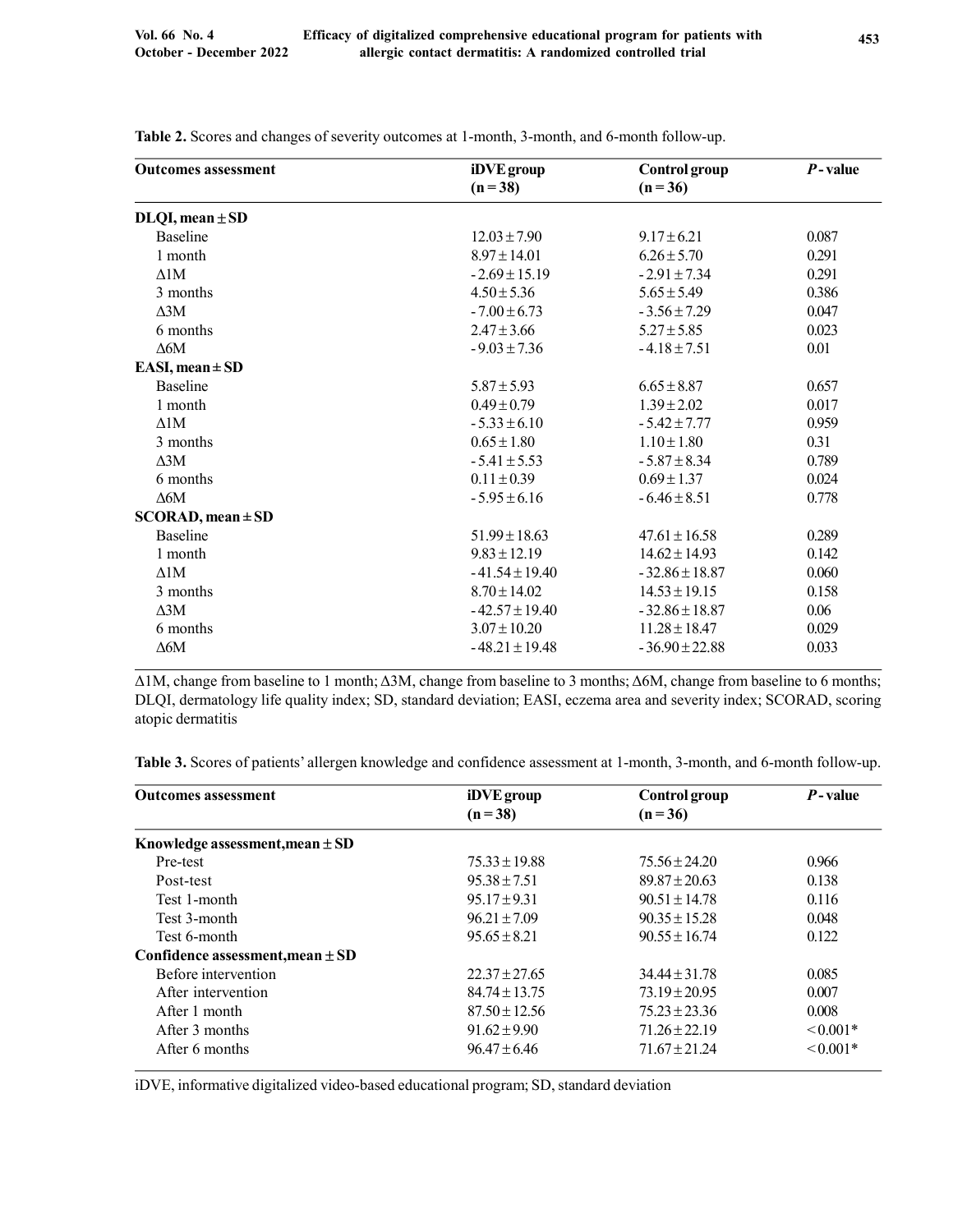## Discussion

This study has generated clinical information supporting the role of informative digitalized video based educational programme (iDVE) on improvement of patients' quality of life, disease severity and knowledge of ACD. The effect of iDVE was most consistent in term of improvement of patients' quality of life as measured by DLQI, which was the study primary objective. The DLQI of patients in iDVE group had changed significantly from baseline after 3-month with DLQI at 6-month significantly better than control. Regarding disease severity, patients in iDVE seemed to have less disease severity than control, however there were some inconsistency between the results of EASI and SCORAD. The EASI of patients in iDVE group were significantly lower at 1-month and 6-month, but not at 3-month and there were no significant change of EASI from baseline at any period of follow-up. Whereas, the SCORAD of patients in iDVE were significantly lower at 6-month and there was significant decrease of SCORAD from baseline at 6 months compared to control, of which seem to be correlated with the decrease in patients' DLQI. These discrepancy between two disease severity index scores may partly be due to different method for score calculation of each indexes, however the trend seemed to favour iDVE over control. Patient overall knowledge regarding the causative allergen even before intervention was high as mean baseline pre-test score were more than 75.0% in both groups. Since the most common causative allergens identified in our study such as nickel or fragrance were common substance that are known to general population, it was not unexpected for patients to have high baseline knowledge score. After invention, patients in both group had knowledge score increased to nearly more than 90.0%. There was no significant difference of knowledge score between two groups except for at 3-month follow-up, of which the patients in iDVE group had significant higher score than control. Even though patients' confidence scores measured by VAS were consistently significantly higher in iDVE group than control group from after intervention and every follow-up until last follow-up at 6-month; these findings could be confounded by patients' bias since patients in our study could not be blinded regarding their interventional allocation. It should be anticipated that the patients in the interventional group would gauge their confidence measured by VAS higher than patients in control group, because they had received the intervention (placebo effect). Thus patients' confidence score results in this study could not be used to assess and interpreted for superior efficacy of iDVE compared to control.

There were two main explanations for the reason why patients in iDVE group had significant better quality of life and trend toward better disease severity despite no difference in knowledge regarding the allergens. First, the influence from the video presentations with simplified localized text, pictures and audio of iDVE may have promoted more profound effect on patients' behaviour beyond knowledge recollection and retention causing more sustainable improvement of substance avoidance in patients' real lives. Because only knowledge without following actual actions of allergens avoidance would not contribute to improvement of quality of life nor disease severity. Second, since the questions in MCQ contained common "must-know" questions regarding the allergens, there may be some information that were not in MCQ questions that patients in iDVE group had better insight, recollection and retention of than in control group and the information could possibly contribute to change in patients' behaviour resulting in improvement of quality of life and disease severity.

These two explanations, though hypotheses, could be supported by the concept of working memory involving in patients' learning regarding health information materials.(10)

The working memory is the resource through which people manipulate and actively keep information available for on-line cognitive processing. Working memory is activated in nearly all complex cognitive tasks such as reading, reasoning or problem solving.(11, 12) However, working memory resources are limited and only allow individuals to process a finite amount of information at any given time. $(10 - 12)$ Due to working memory constraints, the choice of educational media itself can also extrinsically affect cognitive load. (10, 13) Based on the Mayer's multimedia learning theory, even though the cognitive resources have a limited capacity, the working memory has multiple, distinct stores for information based on the modality through which information is presented. For example, visual and aural information are processed separately.  $(10, 12, 14)$  According to this modality principle, the use of video as a communicative modality, with dynamic images, text and audio narration, should be superior to print-based media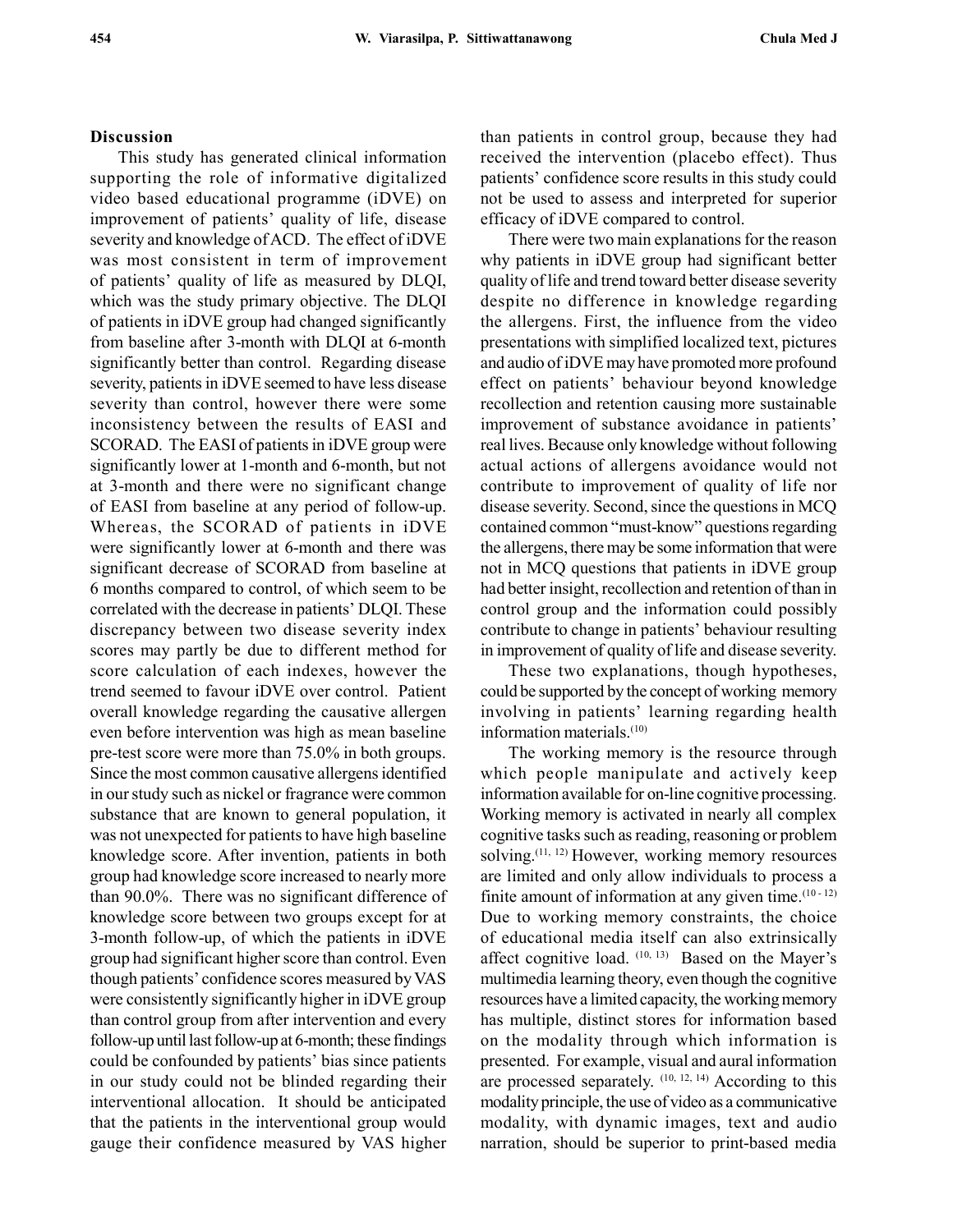that require all content to be solely displayed visually to the audiences. $(10)$  In iDVE group, patients were presented the short video presentations with text, pictures and audio providing information regarding their causative allergens. Thus the information was delivered to patients through multiple media modalities causing less working memory constraint and cognitive load resulting better understanding, recollection and retention of important information. Since detailed patient education regarding causative allergens is crucial step in management of ACD, the video based educational programme consisting of multiple media modalities should hypothetically provide significant better effect on patients' quality of life and disease severity.

The benefit of iDVE may not be limited to improvement of patients' quality of life, but it can also reduce the workload of healthcare personnel in centers or hospitals with limited resource and workforce. The iDVE consists of set of self-running video presentations with audio. The setting of these video presentations can easily be selected based on the types of substances patients are allergic to. For example, for the patients who were allergic to many substances, the healthcare personnel can then select the video presentations for each allergens for the patients and presented them via self-running presentations instead having to detailed educating each patients for each allergens by themselves which could be time consuming. Thus, the time required for the healthcare personnel to give to patient's education is just as the length of time for selecting the set of video presentations for each patient, i.e., for one patient with one allergic substance as for many patients with multiple allergic substances. The format of iDVE files is in .pptx, which can be opened by Microsoft PowerPoint program, which is a widely available and most commonly used presentation program. They can easily be distributed, uploaded, or shared via multiple channel both offline and online and can also be edited by other centers or hospitals to be suitable for their different population and geographic area.

There were limitations in our study. Despite statistical significance of outcomes measured, due to relatively small sample size in this study, these results could still be incidental or by chance, which may become insignificance with larger sample size (regression to the truth/mean hypothesis). Furthermore, mean age of the patients in our study was  $39.00 \pm 13.00$  years with majority of patients female, consisting around 68.90% of all patients. Due to relatively younger patient population with high likelihood of high technological enable, the results in our study may not be able to be applied in some specific population group, such as elderly with limited access to technological device. Finally, some outcomes such as DLQI and confidence VAS score were relatively subjective as compared to more objective measurement such as EASI and SCORAD. These relatively subjective outcome measurements could be affected by multiple factors and bias, thus needed to be interpreted carefully and using the correlation and association with more objective outcomes to help guide interpretation.

In the future, iDVE can be presented to patients via internet channel in form of e-learning. The process can also possibly be optimized and tailored in case of patients coming in large group and having overlapped allergic substances with each other to reduce the time requiring for the educational process. In summary, iDVE could be considered for application in centers or hospitals with limited resource and workforce to help reducing the burden of healthcare personnel, i.e., giving them time to manage more severe and urgent patients or other more important or necessary matter.

## Conclusion

The informative digitalized video-based educational program (iDVE) can significantly improve patients' quality of life and may have positive impact on disease severity and patients' knowledge regarding allergic contact dermatitis.

## Acknowledgements

This study was supported by Thammasat University Research Fund, Contract no. TUGG 153/ 2562.

## Conflict of interest

All authors have no conflict of interest.

#### References

- 1. Mowad CM, Anderson B, Scheinman P, Pootongkam S, Nedorost S, Brod B. Allergic contact dermatitis: Patient management and education. J Am Acad Dermatol 2016;74:1043-54.
- 2. Peiser M, Tralau T, Heidler J, Api AM, Arts JH, Basketter DA, et al. Allergic contact dermatitis: epidemiology, molecular mechanisms, in vitro methods and regulatory aspects. Current knowledge assembled